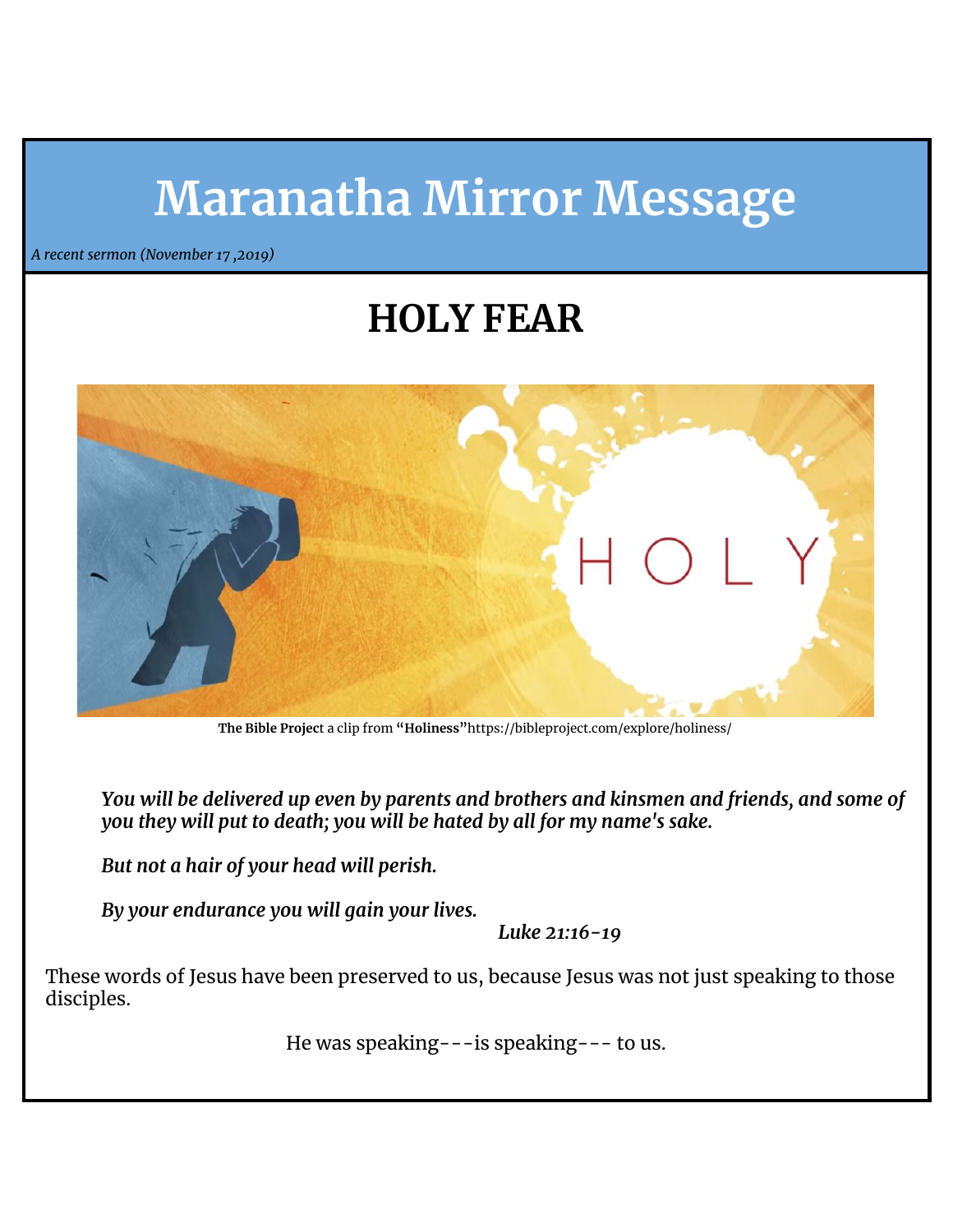He makes clear that as we near the end of this age there will be increased turbulence and terror on every level. Nature will be out of kilter. Nations will be at war. Human suffering will reach its peak.

How close we are to the final crisis, only God knows.

But the outlook for us appears to be tough times ahead.

So the Lord says to us, as we face the coming days:



To endure the turbulence that lies ahead,

there is one essential which we all lack to some degree:

It's called The fear of God.

Strange as it may seem, the fear of God sets us free from all other fear, and keeps us strong.

Peter and his companions were dead tired. They'd been out there fishing all night with nothing to show for it. This was how they made their living, and it was another wasted night. They were wrapping it up and getting ready to go home, have breakfast and go to bed. But here comes a crowd of people following Jesus along the shore. Peter is not pleased to see Jesus. "Hey Peter, I need to use your boat."

What can he say? Jesus sits in the boat and teaches the people gathered on the shore, while Peter, tired, grumpy and half-asleep, steadies the boat. Now the teaching is over. Jesus turns to Peter and says, "Okay Peter, let's go out there and do some fishing." "Master, we were out there all night, and caught nothing. It's no good out there. But if you say so, I'll let down the nets."

Peter's net comes up so full of fish it's tearing apart. Does Peter shout, "Hallelujah! Look at them fish! Praise the Lord!"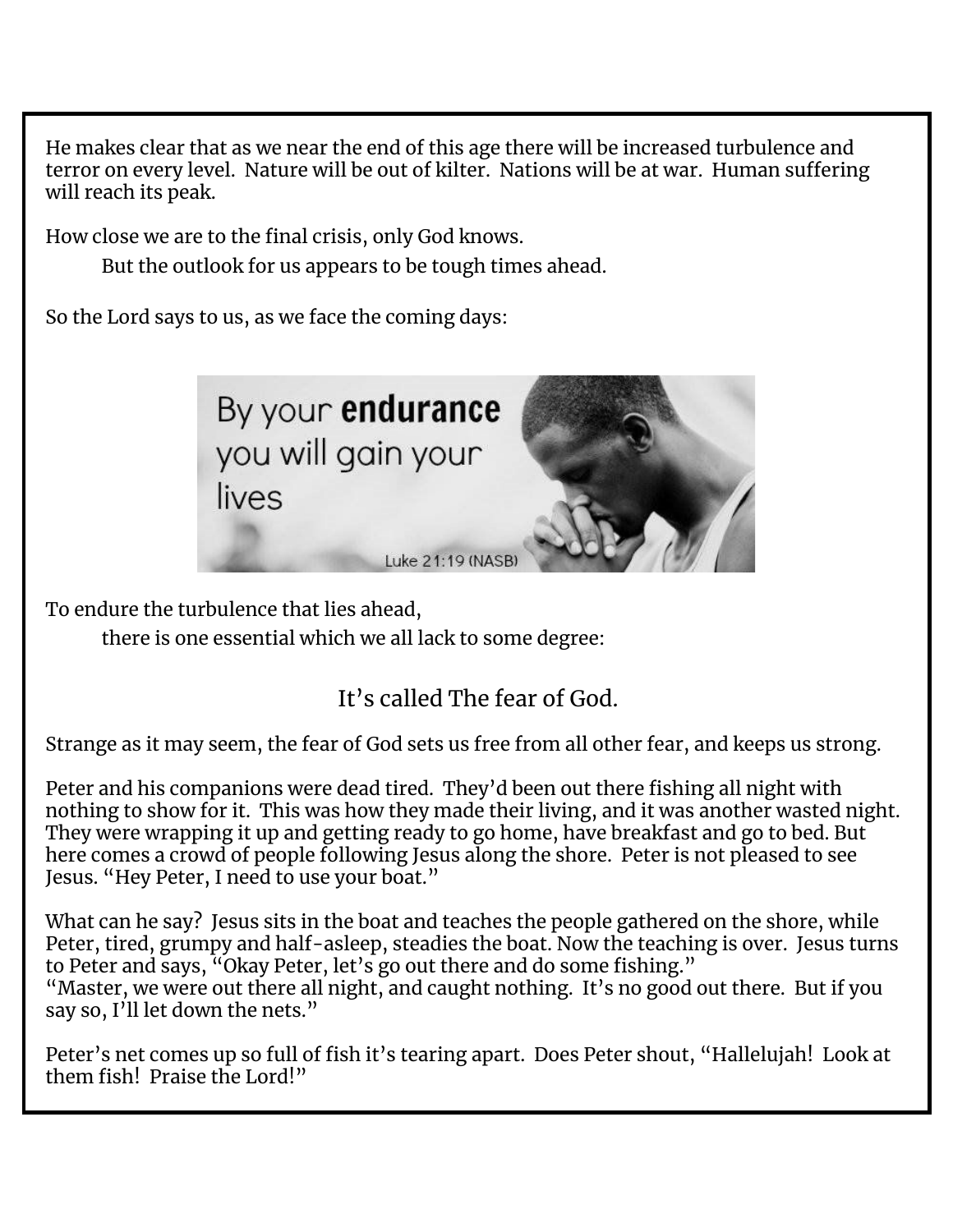No. Peter is terrified. He falls at Jesus' knees and says, "Get away from me Lord, I'm a sinful man."

"Don't be afraid, from now on you're going to be catching people."

"Don't be afraid…."

Peter's response to that net full of fish was fear, a fear that changed his life.

In Psalm 25 there is a verse that explains exactly what was going on with Peter that day.

It says….

#### *The secret of the Lord is with them that fear him. And he will show them his Covenant.*

The secret of the Lord is with them that fear him. Fear him?

Are we supposed to fear God?

There is a debate going on among us these days about fearing God. There are those who say, "Why should we fear God? God is love!"

And there are others who are forever looking over their shoulder, scared to death that God is going to give them another whack.

And there are those who think that, because they have the Holy Spirit, they can lay aside their fear, relax and be a little lazy, a little glib, a little loose with the tongue.

But why *should* we fear God, if God is love?

Yes, God is love. His mercy is deeper than the sea. But we never know that love--- ---*we never know that love*--- until we see what Peter saw that day.

Peter didn't just see a mess of fish flopping in his net.

He saw the holiness of God, and it scared him to death.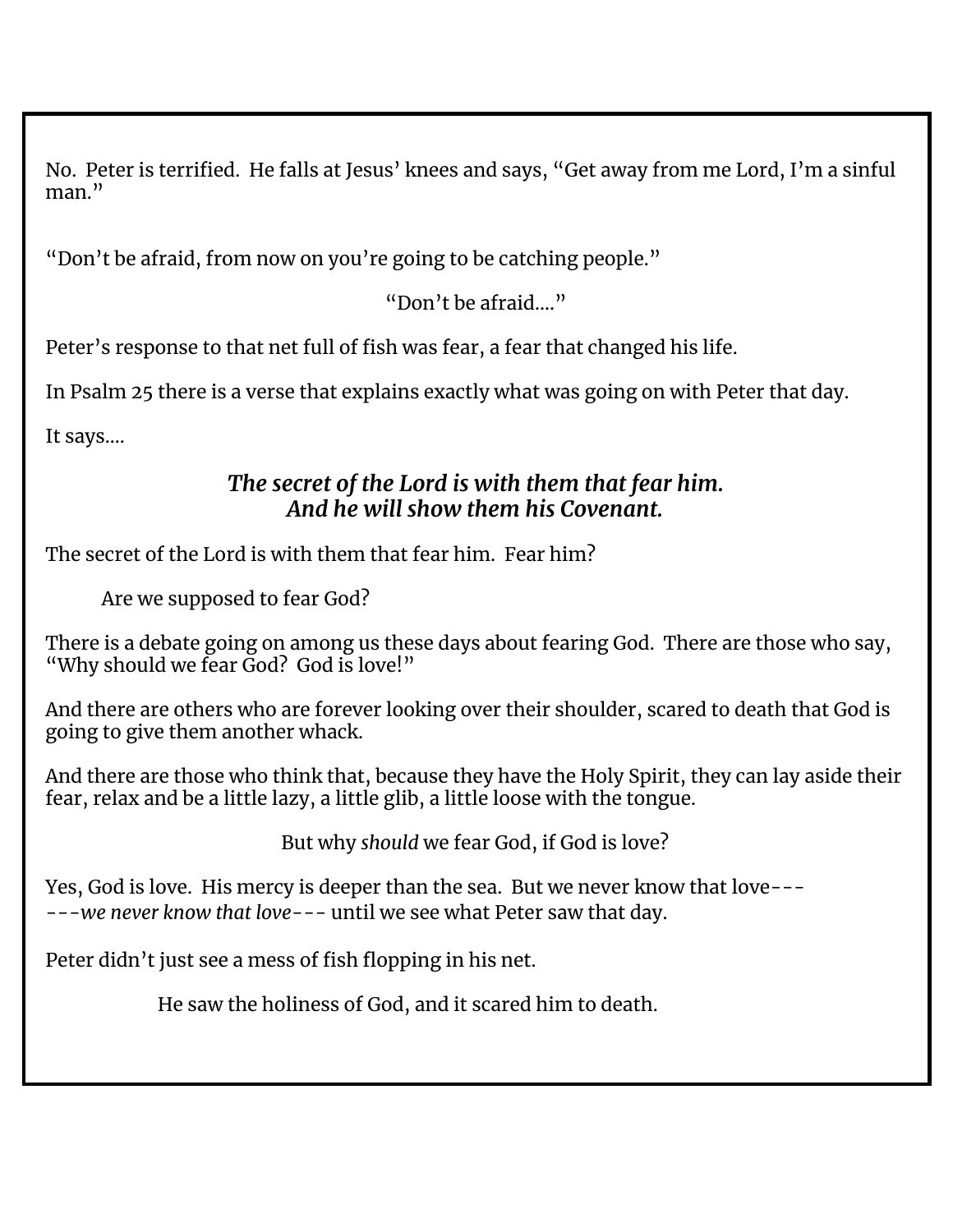

"The secret of the Lord…" What secret?

Come to think of it, why is God so secret? Why is God always hidden from our sight?

It's easy to proclaim, "God is in this place!"

Is he?

Maybe we're just playing church. Maybe it's all talk and tradition. Maybe our so-called "belief system" is just another crutch we lean on to get us through our weary lives.

But all that changes, once we see what Peter saw. And we will see what Peter saw when the Lord opens our eyes---as he opened Peter's eyes.

Listen to Jesus in Matthew 11.

*No one knows who the Son is, but the Father.*

No one knows who Jesus really is but God himself.

No one.

*And no one knows who the Father is, except the Son, and anyone to whom the Son chooses to reveal him.*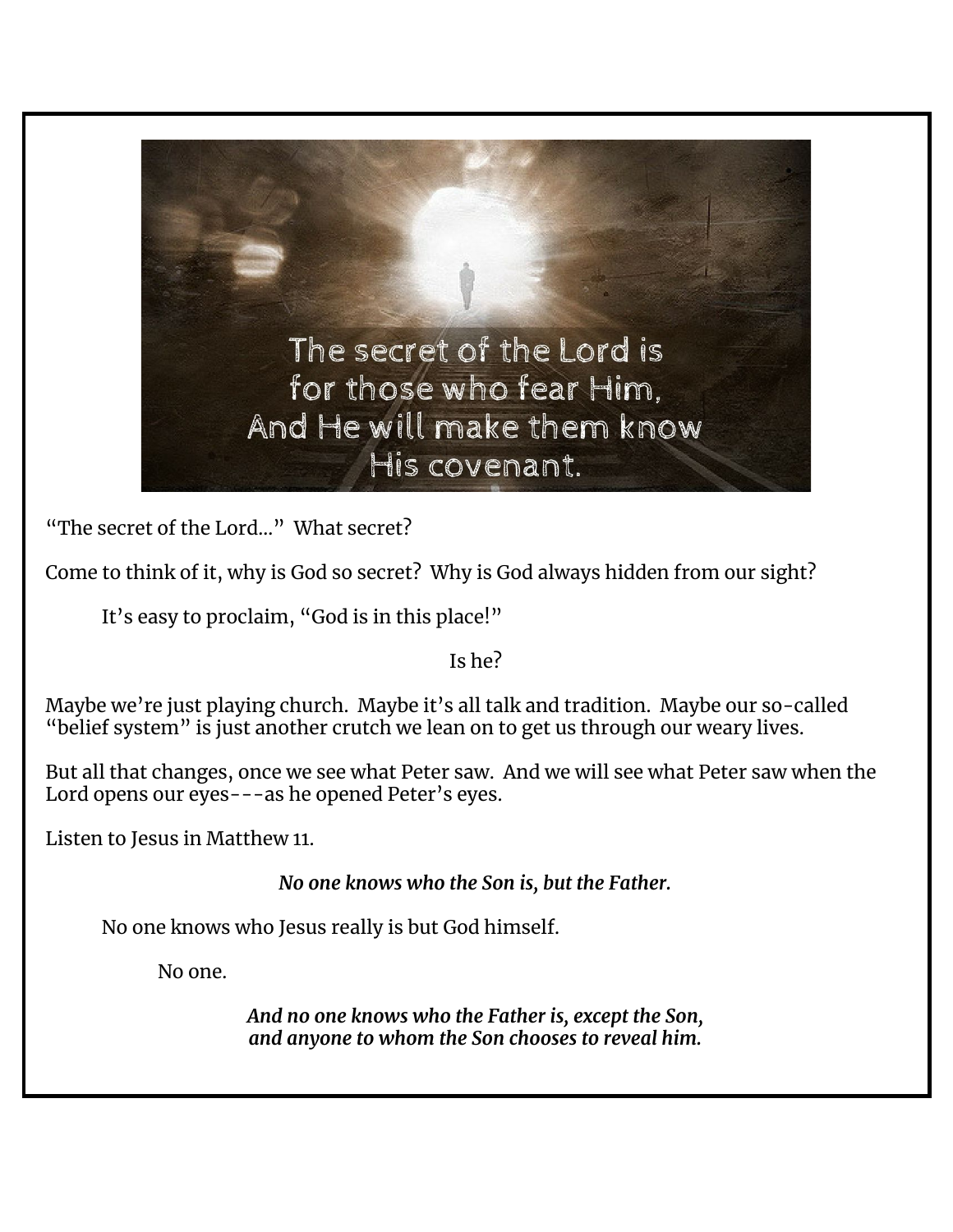The Son is the Revealer of God. He's been revealing God to the human race since the beginning of history. He's doing it all the time, not just in our churches, but everywhere!

But we never see what Jesus reveals, until we have what Peter had that day:

#### holy fear.

Suppose that during church, a stranger came quietly through the door, walked up the aisle, and flopped down in an empty pew.

He looks like a man who hasn't had a bath in a month.

The stranger leans over and begins to weep; he sobs and sobs!

While the stranger is weeping, a few people here and there begin to tremble for no reason. Some of them even weep. The rest of us shake our heads and say, "What's wrong with those people?"

What we don't understand is that "those people" have been struck with holy fear. And now their eyes open. They no longer see a man who hasn't bathed in a month. They're looking at an angel.

The stranger gets up and quietly leaves the church. We never see him again. But those who saw that stranger for who he actually is, walk out of here with their hearts on fire.

*The secret of the Lord is with them that fear him. And he will show them his Covenant.*

"He will show them his Covenant?" What covenant?

The Covenant God made with the whole weary human race at Calvary…..

It began about 4,000 years ago, when the God of the universe, for reasons known only to him, comes to this sad little planet and makes his home among the Jews, the most despised tribe on earth.

Over the centuries God tussles with these Jews. He watches over them, protects them, blesses them, yet time and again they turn away and reject him.

God never gives up on them.

Always finds a way to redeem them.

Then at their Feast of the Passover in Jerusalem, a few years before the Temple is destroyed for the last time, God himself, in a mystery, becomes their Passover Lamb.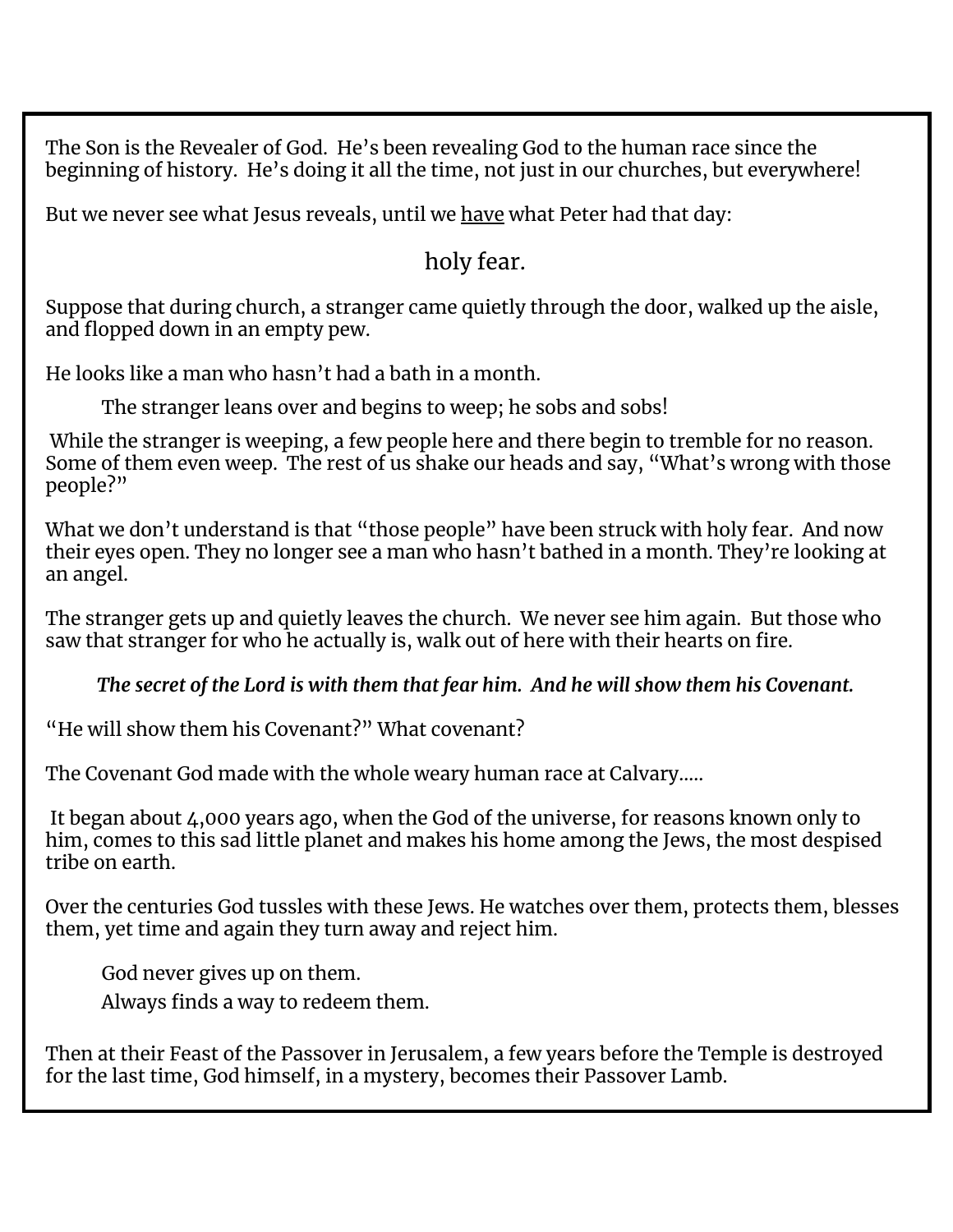As the body of the strange Jewish Prophet, Jeshua, expires, the very universe trembles as this Passover Lamb sucks all the evil, all the sin, all the corruption, sadness, misery and death into himself and consumes it.



A clip from the animation **Wrath and Love** https://www.fullofeyes.com/project/wrath-and-love-an-animation/

### It's gone! All of it!

So that every soul who has ever lived or will ever live on this planet is given a clean slate, a chance for a new start.

"*And I, when I am lifted up from the earth (on the cross) will draw all people to myself." John 12*

It's a Covenant of forgiveness, a door to heaven for the whole human race. But this Covenant becomes effective in our lives only when we have learned the fear of God.

We can go to church for years and years, sing praises, listen to sermons, pray prayers------and never actually connect with God…

Until we see what Peter saw.

Until we do what Peter did.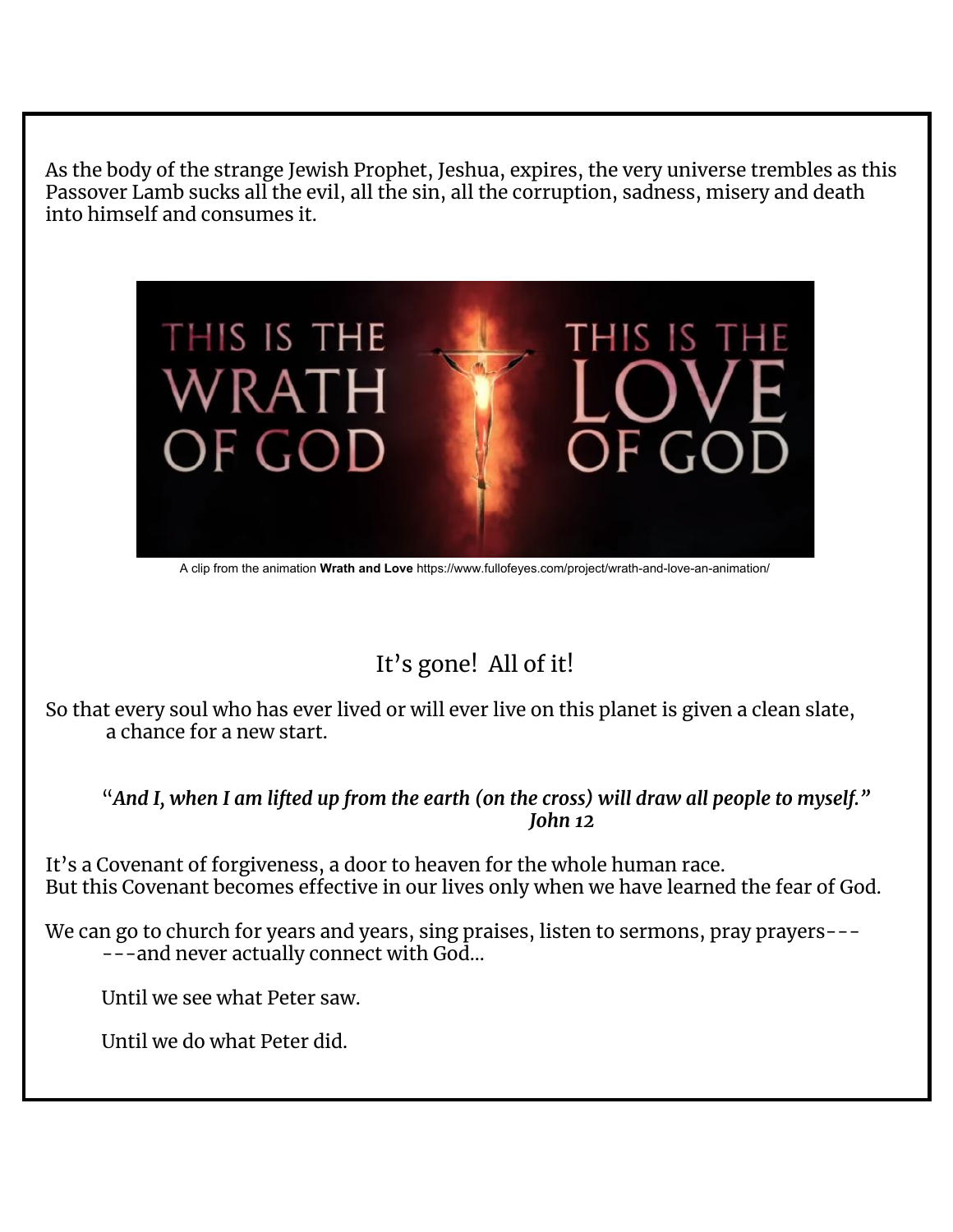Until we learn the fear of God.

"How can you say such things?" you protest. "Jesus never preached fear. He only preached  $lowe$ ."

A very popular idea these days. But take a closer look.

Listen to Jesus….

*I tell you, my friends, do not fear those who kill the body, and after that have no more that they can do.*

*But I will warn you whom to fear: fear him who, after he has killed, has power to cast into hell; yes, I tell you, fear him!*

*Are not five sparrows sold for two pennies? And not one of them is forgotten before God. Why, even the hairs of your head are all numbered.*

*Fear not; you are of more value than many sparrows. Luke 12*

In other words,

"Fear God, and you won't have to be afraid of anything else."

So what does it mean to fear God?

God is not a tyrant, a monster, a bully. There are people who, every time something bad happens to them, are convinced that God is picking on them.

"Why is God picking on me? What have I done to deserve all this trouble?"

God doesn't pick on anybody. He's our Father who knows everything about us. How many hairs are on our heads, how many breaths we have drawn since our birth, all our sins, all our sorrows, all our shame. And, for all that, loves us with unspeakable love.

But---God is holy. If we were to come before him in our present state, we'd burn to a crisp.

God's name is holy.

You take off your shoes in his presence.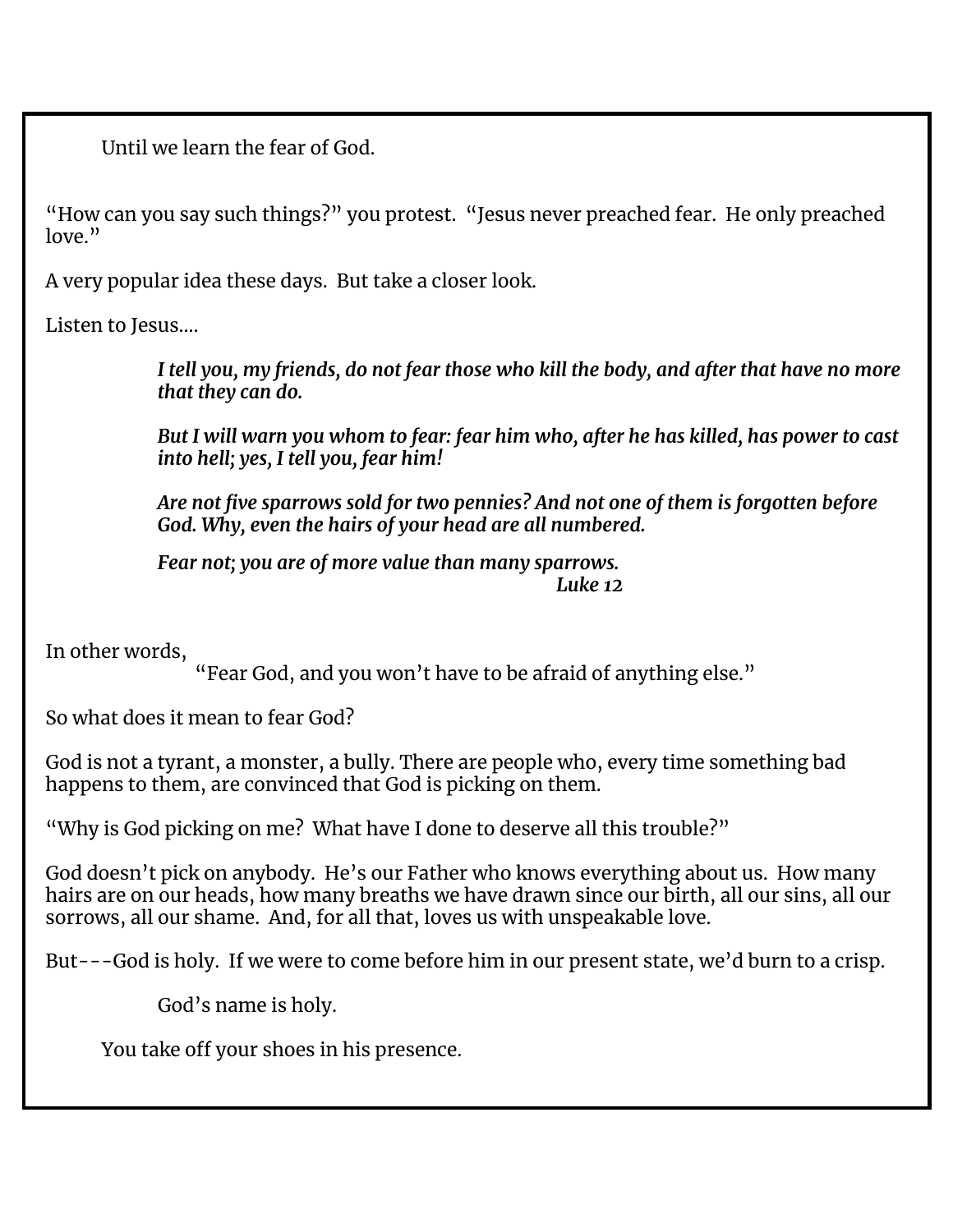"*Get away from me, Lord! I am a sinful man."*

*"Don't be afraid. From now on you will be catching people."*

*"Don't be afraid."*



Peter is delivered from all fear except one: the fear of God.

Even after we have come into his Kingdom, even after we're "filled with the Spirit", we never abandon that holy fear.

Perhaps someone is shaking their head and saying, "Maybe you fear God, but I don't. I have no idea what you're talking about. Is there something wrong with me?"

Very few of us were brought up in the fear of God. We hear that God is love all our lives. But fear God? Not these days!

Well, Moses didn't fear God either, until the day he stumbled across that burning bush and heard a voice telling him "Take off your shoes! You're standing on holy ground!" 80 years old, and he didn't know anything about the fear of God until that day.

But now, the same God who told Moses to take off his shoes, the same God who terrified Peter on the Sea of Galilee, is moving across the earth preparing us for turbulent times ahead by teaching us how to think, how to behave, when we're standing on holy ground.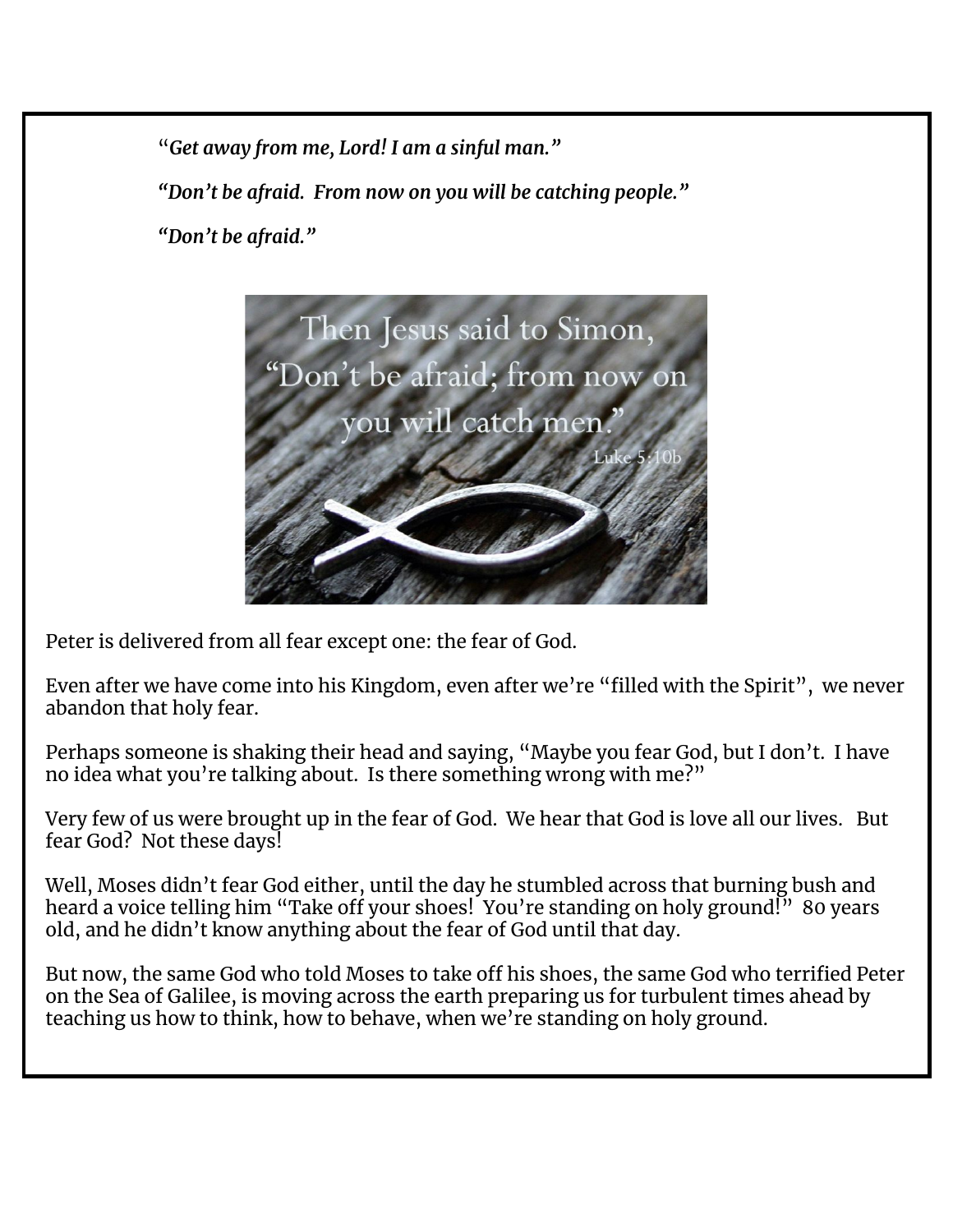If we're going to live without fear through the coming storms, we need to learn to take off our shoes when we're on holy ground. We're going to learn to fear God. And God is going to help us, just like he helped Moses and Joshua and Peter and Mary.

Many years ago a man named Jim showed up at Messiah Church in Detroit. During the service the Spirit convicted Jim. The sermon had hardly ended when Jim got up, walked down the aisle to the altar rail, and before he knelt to pray, he took off his shoes. Why did he take off his shoes? Because at that moment Jim was moved by the fear of God. He knew he was standing on holy ground. In Jim's case it lasted about two weeks. Then he was back to his old ways.

But for all of us the act of constantly humbling ourselves before a Holy God becomes the doorway to life lived inside God's Covenant, a life guided and protected by the hand of God.

So if we lack that holy fear, we will do ourselves a favor by asking God to help us find it.

Lord, show us what it is to live with holy joy and holy fear at the same time.

Bring us to the place where we see what Peter saw.

Open our eyes to the terrifying glory of your Kingdom!

It's a prayer that God never fails to answer.

For….